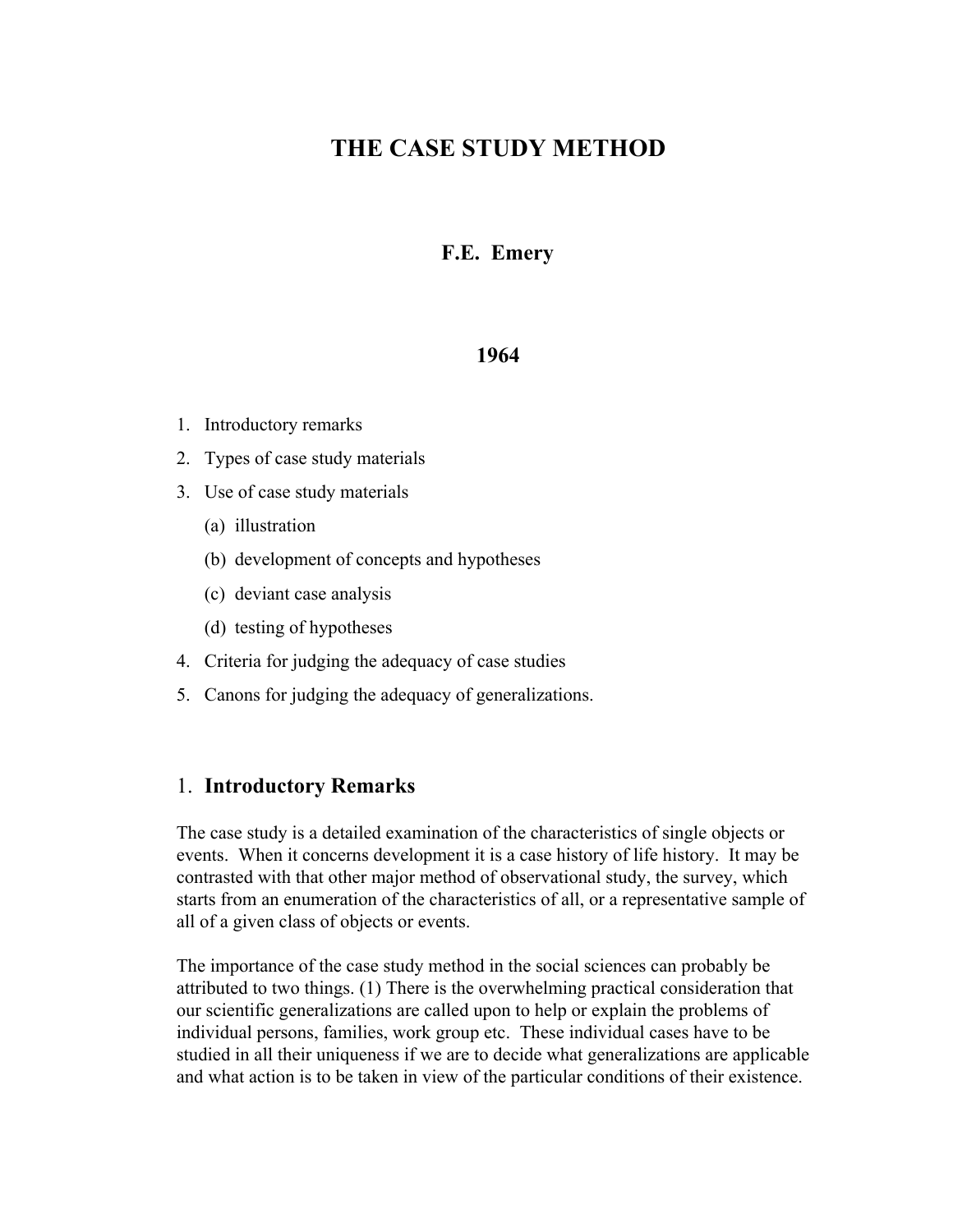(2) There is also the dilemma in our research methods that the more the reliability of a survey is increased by taking more cases the fewer the variables that can be studied for the same expenditure of research funds and time. Thus, as a research procedure, the case study method has been used by many investigators to obtain detailed qualitative descriptions to tease out the significant variables in fields as complex in their determinants as psychopathology, delinquency, family adjustment, cultural change, consumer behaviour.

However, the importance of the case study method in practice is only matched by the confusion that exists as to its methodological status. Despite the obvious fruitfulness of this method in the hands of such persons as Freud, Sutherland and Whyte there is still strong support for the contention that the case study approach is without scientific foundation because the individual object or event is so unique, its characteristics so fortuitous, that we can make no reliable generalization from our observations of it to other objects or events (4,7) Sarbin goes as to suggest that nothing of scientific value can be said about an individual event unless it is first ordered to some statistical class of events of which we posses some knowledge. From the point of view represented by Sarbin the issue is simply one of scientific rigour as manifested in modern sample survey techniques versus the case study approach with its 'deductions from plausible but untested hypotheses and so-called intuitions' (7.p.318). Sarbin's viewpoint stems from a narrow conception of science that would limit scientific knowledge to statistical generalizations and exclude, or turn a blind eye, to *conditional principles*.

More generally, it is a conception of science that stems from Bacon and from Kant's dictum that science is only concerned with measurements (a view popularized by Karl Pearson, *Grammar of Science* and reiterated by Guilford without drastic modification. A qualitative statement of the form 'this person is neurotic' may be as true *and as significant* (depending only on the nature of the problem) as a quantitative statement specifying the degree of neuroticism. It is characteristics of the early stages of all the sciences that the significant problems are more dependent on answers of a qualitative type (whether it be a matter of developing suitable classificatory systems, making the qualitative distinctions of 'velocity' and 'acceleration' or satiation and fatigue, or of perceiving continuity, evolution, in the temporal succession of qualities). Hence, so long as psychological research continues to pose problems requiring qualitative answers there will be a need for methods such as the case study that centre largely, although not exclusively, on qualitative data. Nor does the need for qualitative analysis disappear with the growth of measurement; rather do finer qualitative distinctions become possible and necessary.

The important element in the contributions of Sarbin, Gordon *et al* is accounted for if it is borne n mind that the contribution of a single case will not (under any but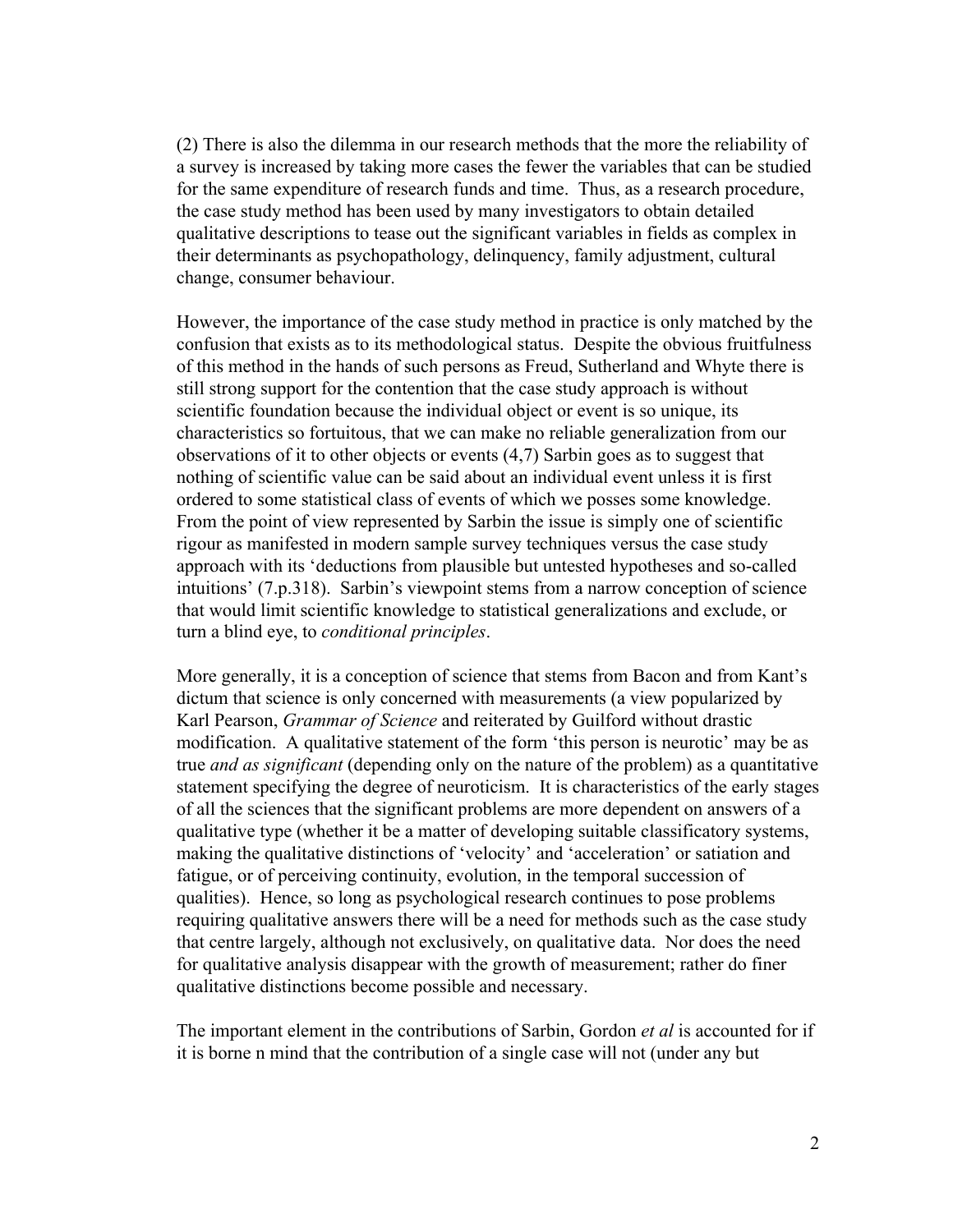perhaps experimental conditions) clinch an hypothesis; it will only add to its probability.

"No psychologist will claim that a prediction can be made on the basis of data from a single case without reference to anything else. Sarbin contends that this reference has to be to other cases or else that the prognosticator is engaged in non-scientific guesswork. The reference, however, is to *conditional principles* arrived at from the study of other cases, to be sure, but study directed, not at the discovery of empirical frequency tabulations, but at the manipulation of circumstance ("conceptually or actually" p. 175)to elucidate the determining conditions." (2, p. 176). Thus the value of the case method is not to be found in the process of adding but one more 'fairly typical' case to our statistical tables but rather in the selection of cases where we have reason to believe that the necessary and sufficient conditions for events may be most easily discovered or most easily verified. In the field of personality study we find that studies of the mentally ill predominate as a source of evidence because they fulfill these conditions both by the extremity of their behaviour and their willingness to cooperate in providing information and in effecting change; in return for help.

New cases should, where possible, provide critical tests of conditions *assumed* to be operative in earlier cases and thus contribute cumulatively to our knowledge.

The difference in approach of the statistical and the case study methods may be formally depicted in the type of statements they lead to:

The former leads to generalizations such as 'delinquency is correlated with the occurrence of broken homes'.

The latter, the case study, leads to a statement of the determining conditions such as 'delinquent behaviour occurs when the individual accepts certain socially approved goals but only the criminal means to those goals are available to him'.

Both refer to conditions of behaviour; only the second seeks to derive these conditions in a principled fashion from a conceptual model and thus by the same process, tend to create a conceptual model. It will be understood that the comparison here is between the common usage of these methods. It by no means follows that the survey cannot be used for conceptual ends.

### 2. **Materials Used in Case Studies.**

There is not a priori reason why any of the many techniques used to gather psychological information from individuals cannot be used to gather material for case studies. However, the detailed sort of information that is provided by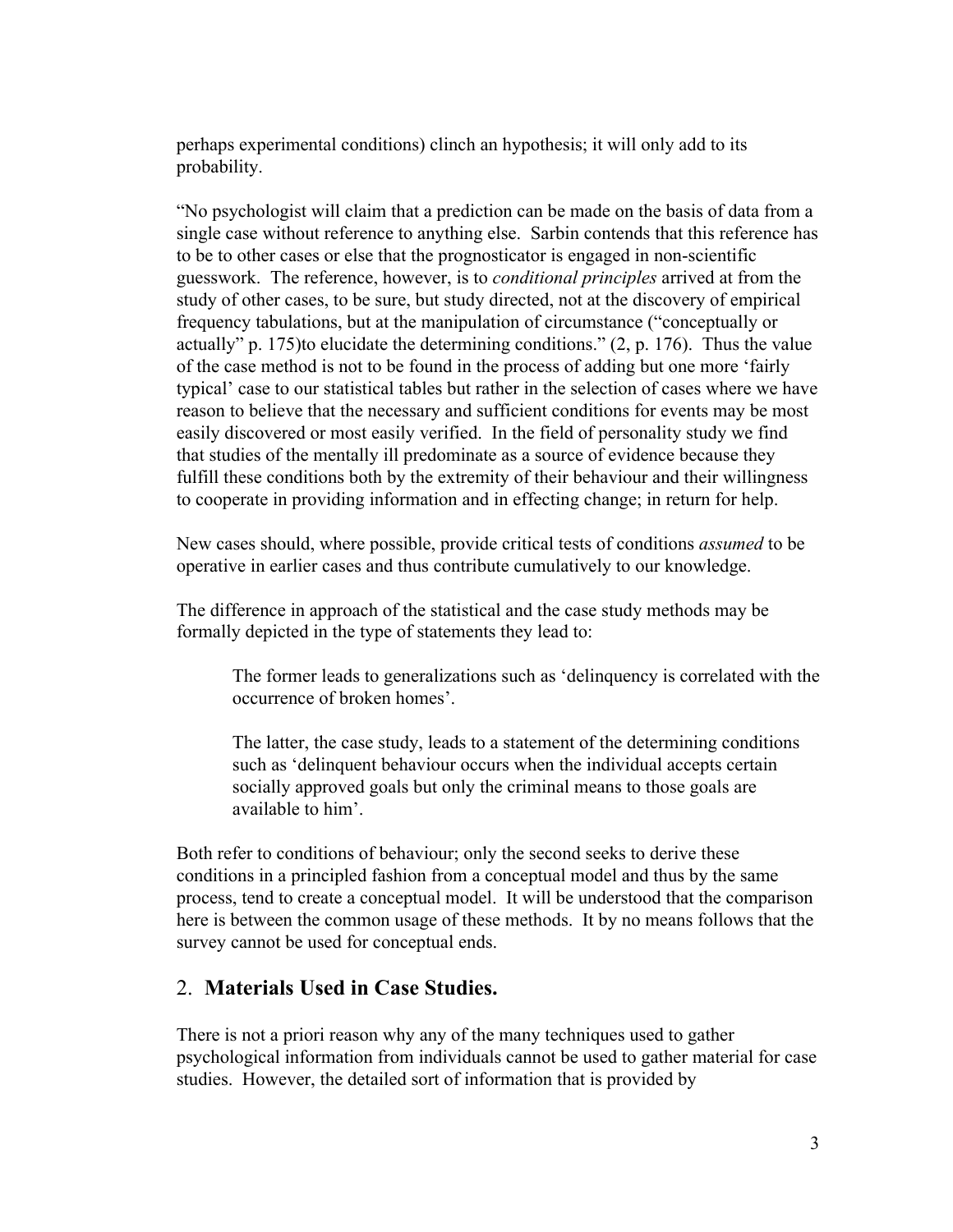autobiographies, cumulative records, participant observation are repeated interviews are most appropriate to the case study method.

A useful classification of these materials is one that recognizes the different problems of interpretation and validation that are associated with differences in the standpoint of the informant with respect to the case being studied. Such a classification in the following:

a. *Personal documents*: letters, autobiographies, diaries, interviews records.

Examples:

Sutherland, R.L., *The Professional Thief*, Chicago, University of Chicago 1937, guided autobiography; Blos, P., *The Adolescent Personality*, New York, Appleton Century, 1941.

b. *Participant Observer Records:* used especially for the study of group or group events.

Example: Whyte, W.F., *Street Corner Society*, Chicago, University of Chicago Press, 1943.

c. *Third Person Reports*: biographies, newspaper reports, reports of other investigators.

Example: Lee, A.M., *Race Riot*, New York, Dryden, 1943.

When suitable autobiographical materials are not available they may be made to order. Thus Sutherland and Shaw prevailed on their respective cases to write autobiographies under their guidance. Similarly, participants in the life of a person or an event under study may later be prevailed to give an "inside story".

### 3. **The Use of Case Studies**

As with any other method case studies may be used to serve many different purposes. The most common useages are as illustration, to develop new hypotheses and concepts, to refine existing generalizations and to test hypotheses.

*(a) Illustration*. There is a strong temptation to liven up reports of survey findings, which after all are usually only reports of averages and class frequencies, with some typical statements by typical respondents. Thus in a study of comic reading by children we find the following: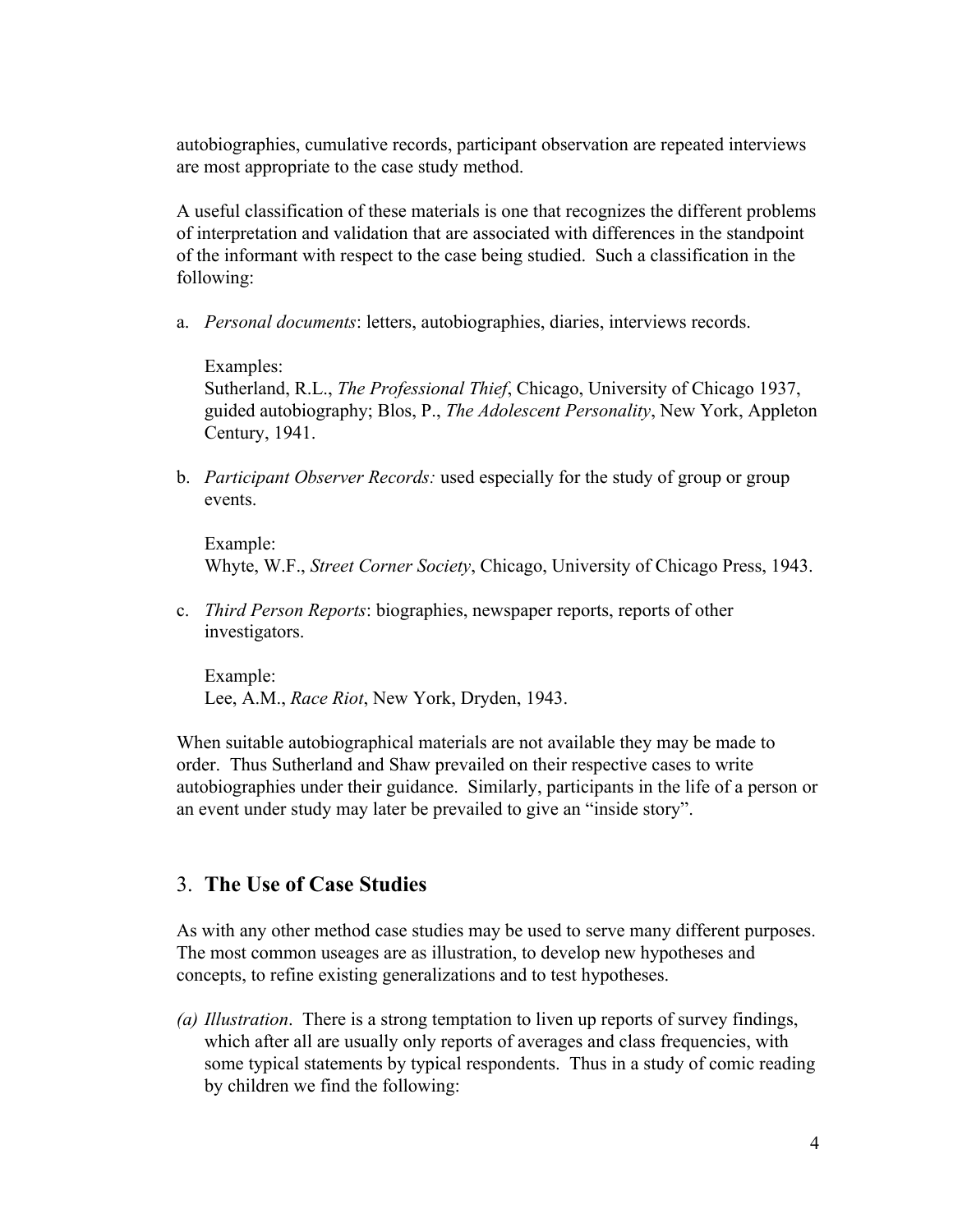'To the 90 per cent of the children who completely disregard their parents' objections, it seems wholly natural that their parents would object to comic book reading and equally natural that they should continue to read them. "They don't like it when I read Superman, Batman and murder stories. *But I like to read them*. Mother thinks I should do better with my geography. She says they are a waste of time. I read them anyway" (girl  $-12$  years)' (9.p.38).

Because these case materials do stand out as figures against the perceptual ground of statistical tables it is necessary to be extremely cautious in using them. Invariably they go beyond the survey findings in suggesting casual relations where only concomitance has been proved and in imputing a casual role to variables that have not even been considered in the survey and thus are not even known to be concomitant with, let alone causally related to, the phenomena in question. Thus the above illustrative use of case material might suggest to the reader that this study has thrown light on the relation between the attitude of the parents to comics and their attitudes to school performance of their children – in fact the study contributes no more evidence than appears in this quote. It is unrealistic to simply preface such illustrations with a warning about their unrepresentative nature and expect that this will offset any false impressions they might give. The wisest course is to seek other ways of enlivening a report; like thinking through what is implied in the tables.

Case studies may also be used to illustrate theoretical typologies. This use is most commonly met with in psychopathology textbooks where they are used to illustrate the dynamics and some of the symptoms of common mental disorders. In this instance the use of case studies is warranted. Care must be taken, however, to ensure that the case selected for illustration actually possesses those characteristics that define the type it is supposed to illustrate and that these features are prominently displayed by the case in question.

*(b) Initial Development of Concepts and Hypotheses.* The case study is probably the most suitable method for opening a new field of study or for breaking new ground in a field wherein existing theories appear to have reached an impasse.

By focussing the collection of information on a single or small number of cases each piece of information will throw light on or be illuminated by each other piece. The inter-connections between the data that usually come up in case studies enable two kinds of statements to be made; (i) from observations of relations of inclusiveness and of contiguity in space and time it is possible to state that 'object a has properties *mno*…' i.e. to define concepts. (ii) from observations of relations of temporal succession between qualities with identical or contiguous spatial locii and relations of temporal coexistence between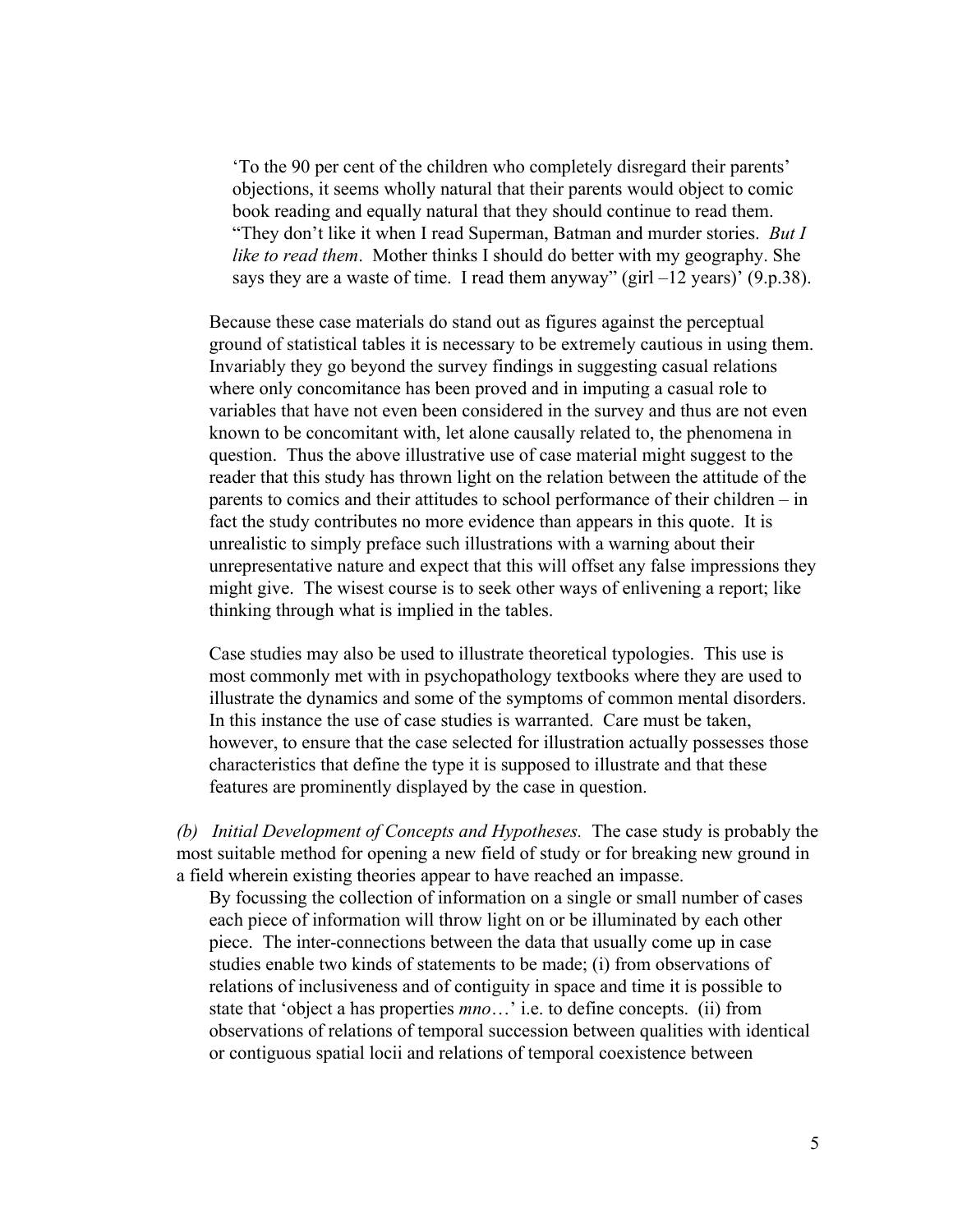qualities with different but connected spatial locii it is possible to postulate causal connections.

The consequent of wastage of time, effort and opportunities is thus negligible compared with what might be expected from survey under such conditions. Of such a survey it can be fairly said that it would be collecting discrete pieces of information about discrete variables, whose interrelationships can only be guessed at, in order to test hypotheses that are probably irrelevant. In attempting to get a full and detailed knowledge of a single case the study method makes fewer assumptions (or requires less pre knowledge) than the survey method and thus allows existing interconnections to show more easily through the wrap and woof of the research operations.

It has, for these reasons, become general practice to precede surveys with qualitative pilot studies that are based on case study method. *That this combination of methods has arisen in practical research operations stresses their complementary nature.* The case study method is applied to gain knowledge of the qualitative attributes of what is being studied and to suggest hypotheses about the relations between these attributes and the conditions under which they are observed to occur. On the basis of this information a survey can be designed to ascertain the degree to which these attributes are possessed by a given population and the strength of the relationships as observed under a wider range of conditions.

Shaw's study of 'The Jack Roller' revealed that whenever strict work supervision was placed on Stanley he reacted with considerable resentment and attempted to destroy the relationship, or move out. Form these observations Shaw inferred a causal connection and put forward the hypothesis that satisfactory vocational adjustment would only be achieved in a job which involved a minimum of supervision.

Even more striking in this connection is Dembo's study of the effects of visible injuries on social behaviour (1947, 1948). Possessing a body of theory that was adequate to her task she was able to analysis a number of individual cases in such a way as to throw up a large number of consistent hypotheses on the role of visible injuries as necessary or sufficient conditions of various kinds of behaviour and also to make important contributions to the clarifications of such concepts as 'sympathy' and 'help'. This study illustrates not only the fruitfulness of the case study method in opening up new and complex fields of study but also the fact that the successful use of this method, like that of any other method, depends upon having an adequate set of concepts and theories to handle general psychological problems.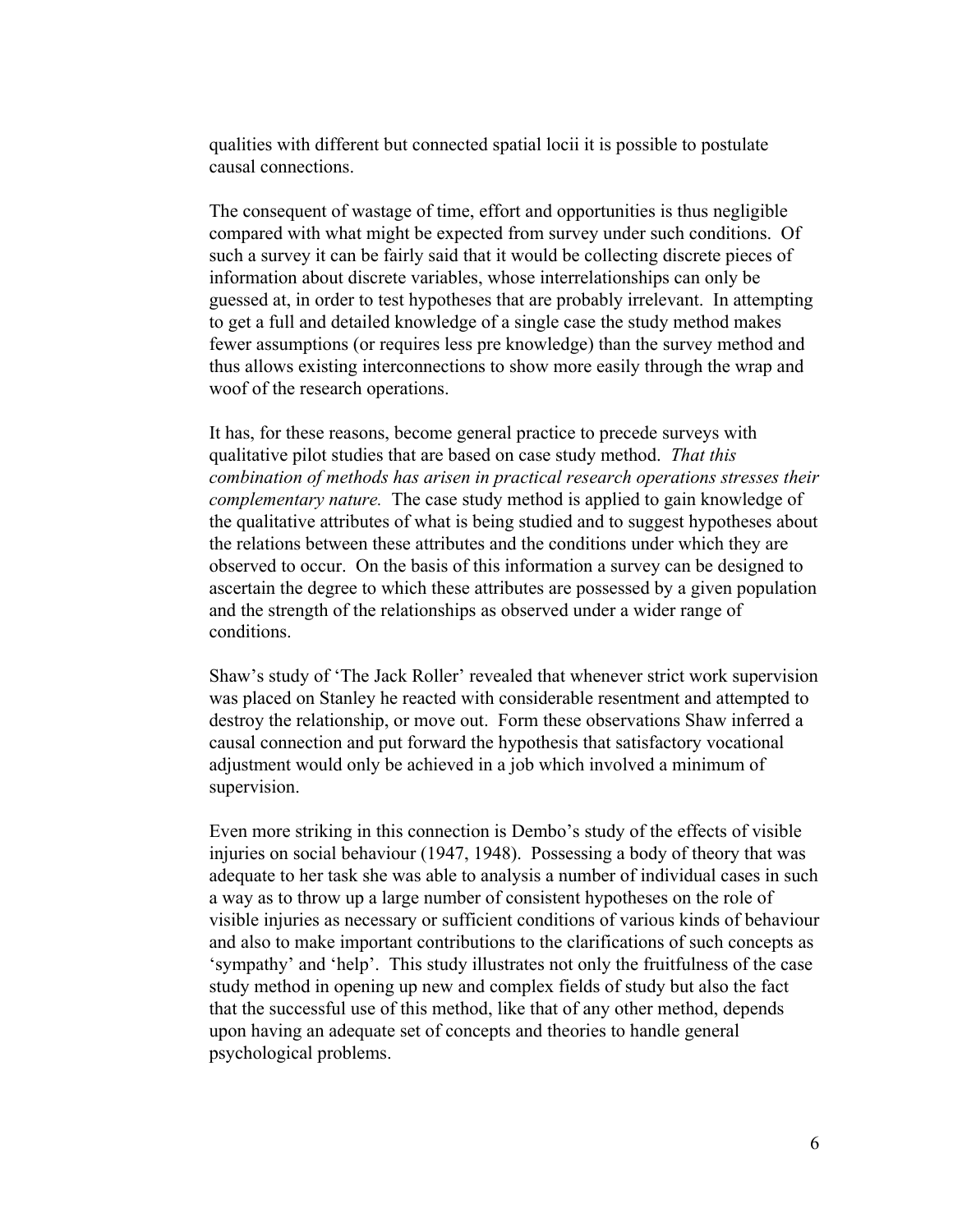*(c) Refining and Clarifying Hypotheses – Deviant Case Analysis.* A further and valuable way in which the case study method complements the survey method is the analysis of deviant cases. Very few of the statistical generalizations arrived at through a survey hold without exception (indeed it would be most suspicious if they did). These exceptions may be regarded as an embarrassment in that they show up the deficiencies of the generalization or they may be regarded as valuable in that they locate the points at which the generalization breaks down. Regarded in the latter sense the deviant cases are the starting point for further development of our theories. By a detailed analysis of these cases it may be possible to show why the generalization fails and to suggest modifications in it which may then be subjected to the test of a further survey.

The two main reasons for a valid generalization failing to explain all of the cases are that the generalization is *over*-simplified and thus fails to take into consideration all of the variables that have a determining influence; or that the classifications and indices used to relate the theoretical concepts to the data (the coordinating definitions) are *too imprecise*. Thus the use of the deviant cases should serve one or both of the two functions of elaborating the hypotheses and refining the measuring and classification procedures (i.e. developing better coordinating definitions for our hypotheses).

An example of the conscious use of deviant case analysis for these purposes is the Kendall and Wolf study of reactions to anti prejudice cartoons (9. Chapter 6). Unprejudiced persons tended to recognize the anti-prejudice intent of the cartoons but prejudiced persons tended not to see it. Thus, initially degree of prejudice and awareness of prejudice were the only variables taken into account. These variables explained most of the reactions to the cartoons but left some unexplained. Analysis of the deviant cases showed that a few prejudiced persons acted like unprejudiced persons in that they acknowledged the anti-prejudice intent of the cartoons because they *felt secure* enough to openly admit their prejudice (the first function of revealing new variables). The analysis also showed that some of those exceptional persons who were initially classified as unprejudiced and yet showed the same lack of awareness as the majority of those classified as prejudiced did actually hold prejudiced views that they had previously managed to conceal (The second function of refining the measures used for classification).

(e) *Hypothesis Testing.* That this is a function of the case study method is less generally granted even insofar as it applies to so-called idiographic generalization i.e. to generalizations pertaining only to the case studied, such as that quoted about Stanley's vocational adjustment.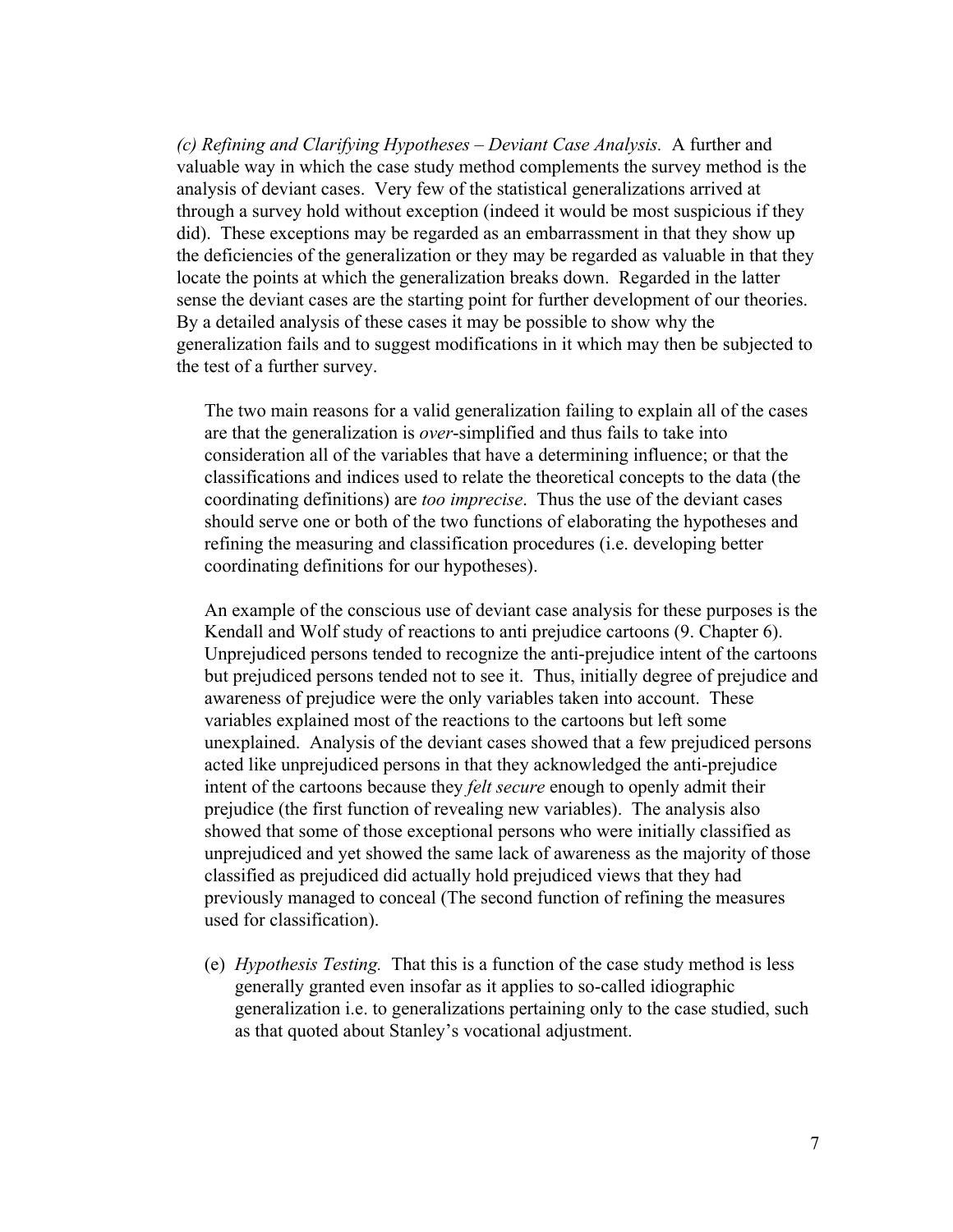As indicated earlier this difficulty appears to be associated with the belief that the only scientifically acceptable nomothetic generalizations about classes of objects that are historically and geographically defined. Certainly the case study method cannot yield valid statistical generalizations unless sufficient cases are taken to meet the criteria of representative sampling that hold for the survey method.

But then neither is the experimental method a very economical method of establishing statistical generalizations of this kind.

One suspects of the statistical purist that their strategic objective is not that of science but of commerce: statistical generalizations about historico-geographical classes of objects, e.g. 'married woman with children alive on 9<sup>th</sup> June, 1954' are of considerable importance in determining current markets and aiding current administrative and commercial decision making but are trivialities insofar as scientific progress is concerned, and the mere collection of a large number of cases, however representative of all the cases, merely serves to make clearer what is 'already fully contained in the establishment of any individual case. The mere accumulation of elements cannot entirely change their conceptual meaning; it can only render more distinct the determinations already contained in the elements'. (1.p. 264-7). The experimental method, starting from the same point, the lawfulness of the individual case, proceeds differently. Whereas the survey method coordinates the observed variations in the empirical values of specified variables to an ideal model of the variations for an actual class of objects the experimental method proceeds by actually manipulating the values of the specified variables to conform to an ideal class of objects theoretically conceived. 'Strictly speaking, the experiment never concerns the real case, as it lies before us here and now in all the wealth of its particular determinations, but the experiment rather concerns an ideal case which we substitute for it (1.p.254).

The case study method differs from the experimental in that the manipulations is rarely actual but usually conceptual. This fact more than any other indicates the limitations of the case study method as a means of making scientific advances. From this is follows that the case study method, dependent as it is upon well developed systems of concepts and the technical means to establish sound coordinating definitions, can play only an exploratory role (common useage (b) and (c) above) in the early stage of the development of social science. In the more advanced stages when the necessary prerequisites are available the case study method becomes the most helpful method of assuring a rapid increase in the tempo of scientific development.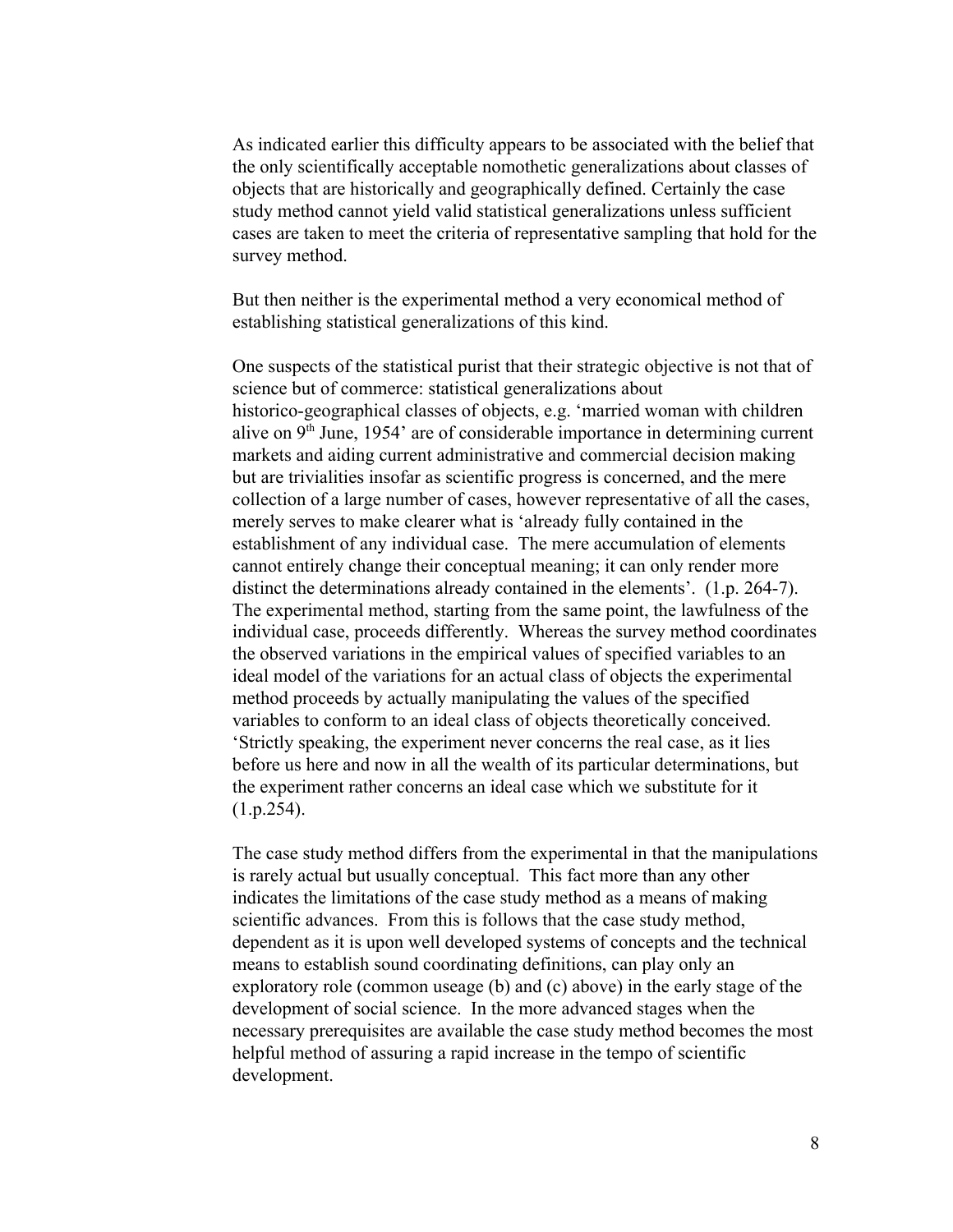- 1. See C.W. Mills "Two Styles of Research in Current Social Studies" *Philos in Science* 1953, 20, 266-275 on the present dilemma of the prohibitive costs of survey and experimental work that restrict the participation of social scientists in the development of their field of knowledge and exert a powerful influence in directing social science to areas of administrative rather than scientific importance.
- 2. Note the extent to which modern economic science has depended upon the conceptual manipulation of case materials.

A final methodological point: the fact that case studies can at the best provide a partial confirmation of a hypothesis is a quality it shares with any other scientific method – 'Each result established has thus only the relative value of a preliminary determination; and as such only holds what is gained in order to use it as a starting point for new determinations' (Cassirer p. 254).

Several examples should show how the case study method has been used not only to develop hypotheses but also to partially verify them.

Sutherland, in *The Professional Thief,* uses the sociological concepts developed by the Chicago School of E. Faris, Park & Burgess to analyze Chic Conwell's autobiographical description of his chosen profession. Having subjected the material to a series of validation checks he inferred that it gave substantial support to a number of hypotheses. Thus the hypothesis that 'The profession of theft is more than isolated acts of theft frequently and skillfully performed. It is a group way of lie and a social institution. It has techniques, codes, status traditions, consensus, and organization'  $(p, ix, x)$  is supported by the evidence of the extent to which Conwell participated in and observed such as group way of life. More importantly, as the day to day life of the professional thief emerges from Conwell's report it becomes obvious why this must be so and why an individual seeking to make his own way would quickly be apprehended and convicted. Similarly, the thesis of the active alliance between professional thieves and "machine politicians" in contemporary U.S.A. is supported not only by the instances of such cooperation reported by Conwell but more importantly by the light that is thrown on the sociological necessity of this behaviour on the part of both parties.

### **4. Criteria for Judging the Adequacy of Case Materials**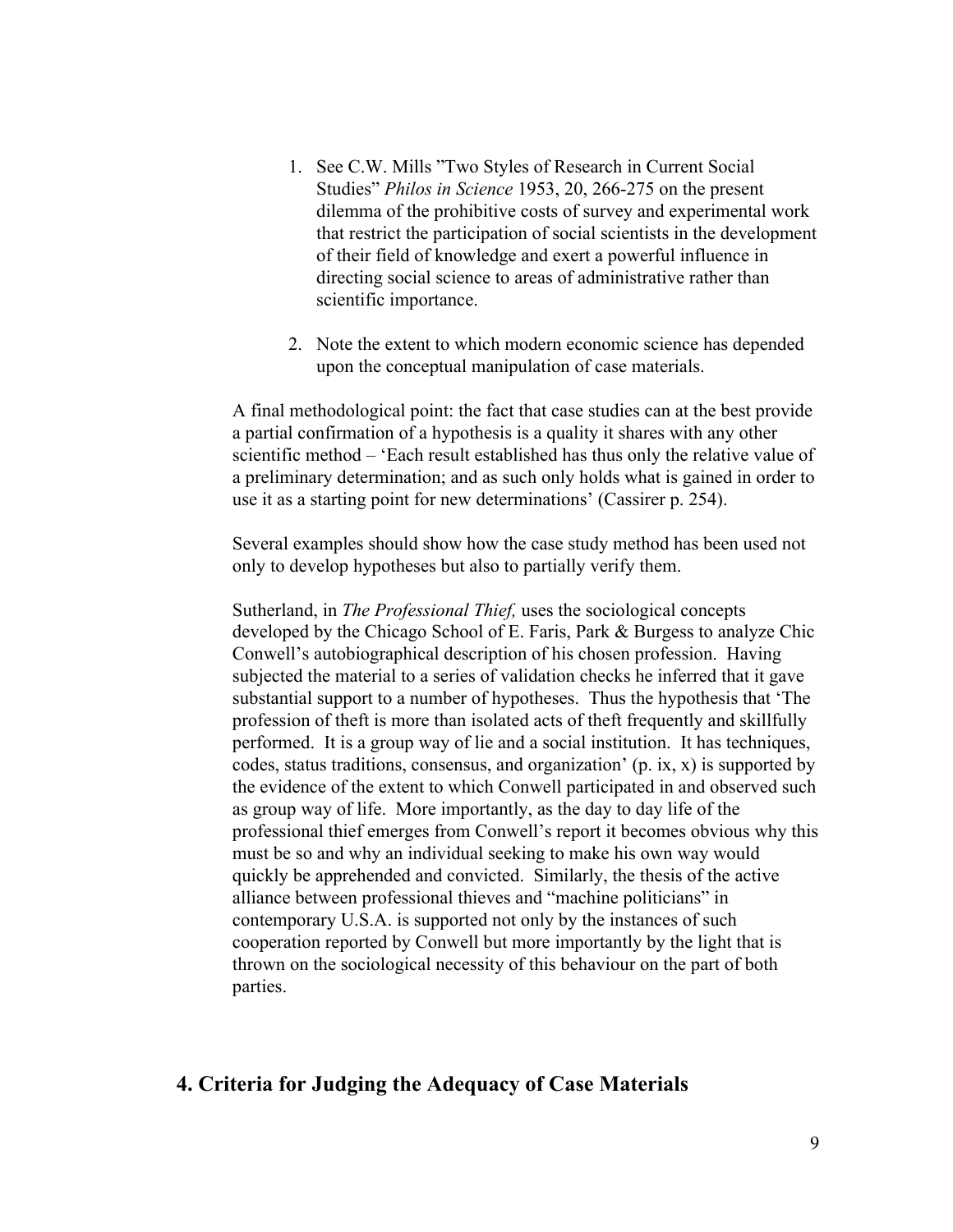There are good and bad case studies. From a comparative analysis of the existing uses of this method Foreman has attempted to devise a set of criteria that if followed, should avoid the most serious defects. Essentially these are an attempt to state how the normal scientific criteria of relevance, validity, reliability and comparability apply to case study materials.

- (a) *Relevance* the investigator must clearly specify the relation between the intended case study and his research interests. In the absence of clearly stated hypotheses and categories of observation derived from the underlying theory there is little to ensure that a useful case study can be selected, or once selected the necessary observations made, that will be relevant to the research purpose.
- (b) *Validity* 'Materials must exhibit true occurrences; this criterion may, however, be satisfied in instances by depiction of situations experienced by subjects or functionaries as true'. (Foreman p. 413). The main techniques of validation used for case study materials and for interpretations of this material, have been: (i) *cross check with independent investigators. (ii) check against outside sources.* Statements in the case study are checked against institutional records and the views of other persons who participated in the same or similar events. To quote Sutherland's comment on the validity of Conwell's statements, "this document is a description of the profession of theft as experienced by one professional thief. His experiences were necessarily limited and his point of view may have been biased. In order to supplement his experiences and to correct a possible bias, I submitted the manuscript to four other professional thieves and to two former detectives. Without submitting the manuscript, I discussed the ideas and problems with several other professional thieves, with several other representatives of municipal and private police systems, and with clerks in stores. From all these sources I secured oral or written comments. Furthermore, I have brought to bear on these problems all the available published literature regarding professional thieves. In general, these supplementary sources did not even hint at disagreement with the manuscript on fundamental issues" (vii-viii). (iii) *Review by subjects or functionaries*. In *The Professional Thief* "the thief read the manuscript as organized and suggested corrections, which have in all cases been made."(p. vii). In a case study of an institution it is the functionaries who must play the part of reviewers. Thus in the case study of worker-management relations published as *The Changing Culture of a Factory* considerable efforts were made to have every part of the document reviewed by the subjects concerned. This type of review not only helps to validate the case materials but also to determine what can be used as public data. (iv) *internal consistency.* Allport has argued that "a document that hangs together, that represents a structured configuration of human life and harbours no impossible contradictions has at least a prima facie validity…dda's document seems utterly convincing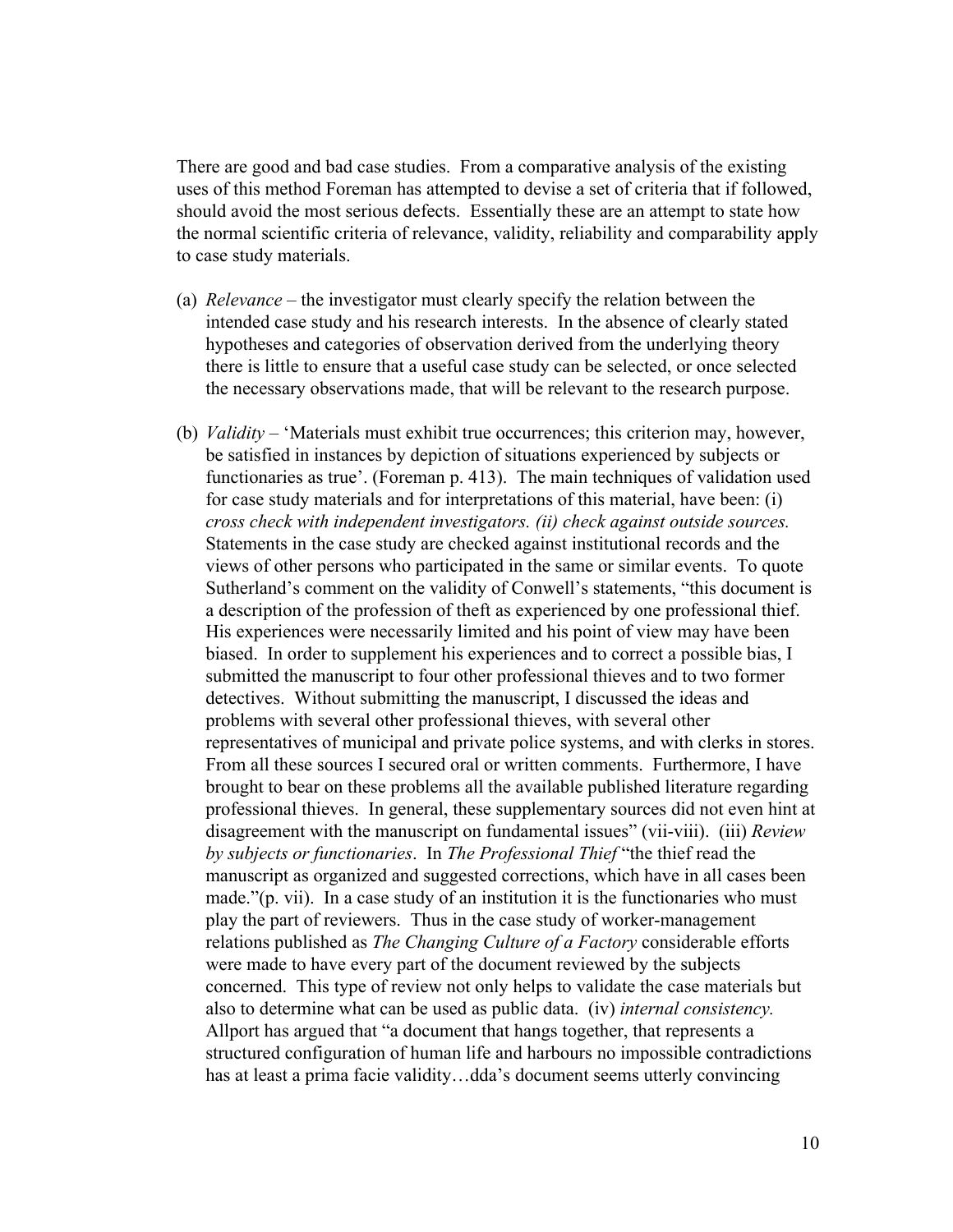even though objective validation is not possible, and in this case the reader has no personal experience upon which he can call. Why is it convincing? In the first place, *the self-confrontation is perfect*; the story bizarre though it is consequent and unified." (v) *prediction*. Successful prediction depends on adequate generalization and valid evidence and hence the success of predictions gives some operational validation for the generalizations and ultimately to the information it is based on. Care must be taken, of course, to prove that the prediction is fulfilled under the conditions specified by the theory. Thus in Stanley's case it is conceivable that the prediction of good vocational adjustment if the job entailed little supervision might appear to be successfully fulfilled when in fact closer examination might show the key determinant to be the kind of work-mates he had. In this case his vocational adjustment would suggest a new or modified hypothesis, not validate the original.

- (c) *Reliability*. All of the above techniques for validating case materials also test their reliability. In addition two important techniques have been developed. Lazarsfeld and Komarovsky have developed the technique of *discernment* by which contradictions in the data are sought out and then investigated to determine their significance. The present Chinese administration have adopted the technique of *repeated life histories* as a means of testing the reliability of the case record and by the same process detect persons attempting to enter the administration under false colours. A long detailed autobiography submitted as a condition of entry and another at the end of the training period provide the data necessary for a test of reliability.
- (d) *Categorization*. If the interpretation of the case study is to be linked with existing theory or if the data from several case studies are to be used in conjunction (as in Dembo's and Greco's studies) it is necessary that considerable care be paid to categorization. The categories must not only be theoretically relevant but also mutually exclusive and exhaustive if subjective selection is to be minimized and if subsequent ratings of degree are desired.
- (e) *Presentation.* The studies of Polansky, Cartwright and French have stressed the importance of mode of presentation. Public agreement is far more at the concrete than the conceptual level and hence it is desirable to segregate interpretation from description.

## 5 **Canons for Judging the Adequacy and Generalizations Drawn from Case Histories**

The most satisfactory set of canons are those brought together by Paul Foreman from those he found implicit or explicit in the sociological use of case studies. These are as follows: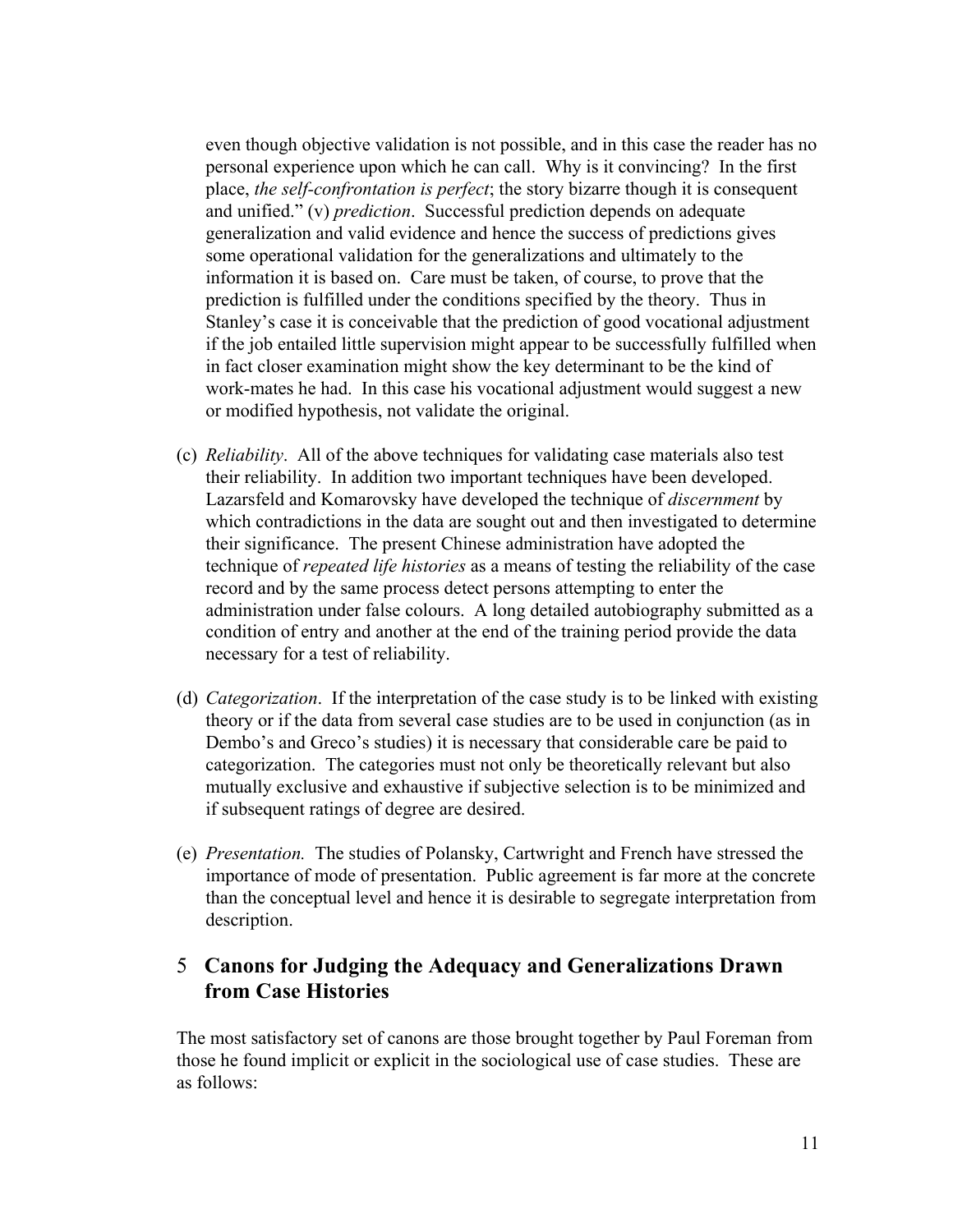- 1. Generalizations must be fully supported by available evidence, if generalizations are made that go beyond the data they must be clearly stated in a tentative form. Thus Blumer found that some of the generalizations made in *The Polish Peasant* had no support in the data and hence were unwarranted.
- 2. Generalizations must be defined with consideration of all available, relevant evidence with due weight to major, minor, and contradictory facts or trends. By such consideration it is possible to specify the conditions under which the generalizations may be expected to hold. Some consistent theoretical standpoint is obviously necessary if this is to be done systematically.
- 3. The cumulative or configurational interrelationships of factors reputed to be causal must be shown. Evidence of mere presence is insufficient.
- 4. A nomothetic generalization cannot be considered substantiated until due measurement has been applied to a representative sample of the class in which cases are subsumed and, perhaps, to a distinguishing control sample. In view of the preceding discussion of validity one should add to this canon "or until the case has been located with certainty in a theoretically defined class for which such a generalization has been proven".
- 5. No factor can be assumed to be causal in nomothetic generalization if there is general evidence in the series of the given effect occurring in its absence.
- 6. An idiographic generalization cannot be considered substantiated until the operation of the factors is specifically shown for the case in question. This canon is a caution against the practice of seizing upon some factor such as 'broken home' or 'early separation' as the cause without examining the actual development of the person.<sup>1</sup>

<sup>1</sup> Certain of Foreman's canons have been omitted. His second canon referring to the rule of parsimony is omitted as an unsatisfactory epistemological criteria; if of two theories one is less simple than the other, then, either it explains more or it carries unnecessary assumptions or concepts. In the latter case no special canon is needed to drop them into disuse. Canon 8 is subsumed under canon 7 as simply one technique for establishing that a factor does operate.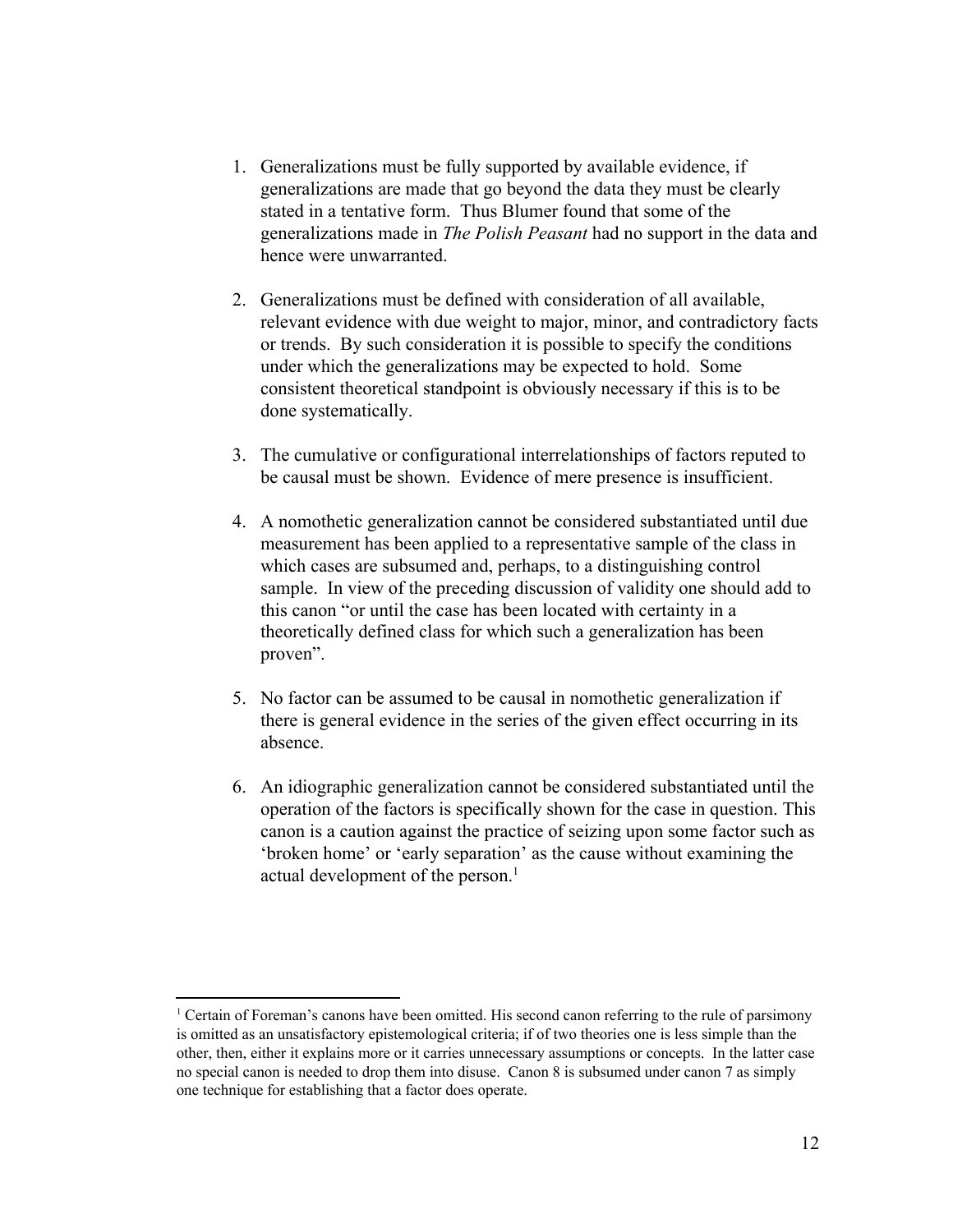#### **BIBLIOGRAPHY**

Foreman, B.P., The theory of case studies, *Social Forces,* 26. 1947-48, p. 408

- Allport, G.W., *The use of personal documents in psychological science*, New York, SSRC, 1942.
- Burgess, E.W. and W.E. Moore (Ed.), Research methods in sociology. In Georges Gurvitch and W.E. Moore (Ed.), *Twentieth century sociology*, New York, The Philosophical Library, 1945.
- Gottschalk, Louis *et al*, *The use of personal documents in history, anthropology and sociology,* New York, SSRC, 1945.
- Blumer, H., *Critiques of research in the social sciences 1*: An appraisal of Thomas and Znaniecki's *The Polish Peasant in Europe and America*, New York, SSRC, 1939.
- Dollard, John., *Criteria for the life history*, New Haven, Yale University Press, 1935.
- Peason, Karl., *Grammar of science*, London, Everymans.

#### **References cited in addition to those mentioned above:**

- Chein, I. The logic of prediction; some observations on Dr. Sarbin's exposition. *Psych. Rev*., 52, 1945, p. 175-179.
- Sarbin, T.R., The logic of prediction in psychology, *Psych. Rev,* 51, 1944, p. 210- 228.
- Gordon, Milton, Sociological law and the deviant case, *Sociometry,* x, 1947, p. 250- 258.
- Cassirer, Ernst, *Substance and function*, Chicago, Open Court, 1923.
- Greco, M.C. *Group Life*, New York, Philosophical Library, 1950.
- Dembo, Tamara et al., Studies in adjustment to visible injuries*. J. Abn. & Soc. Psycho*. 1947, 42, 169-191; 1948, 43, 13-29.